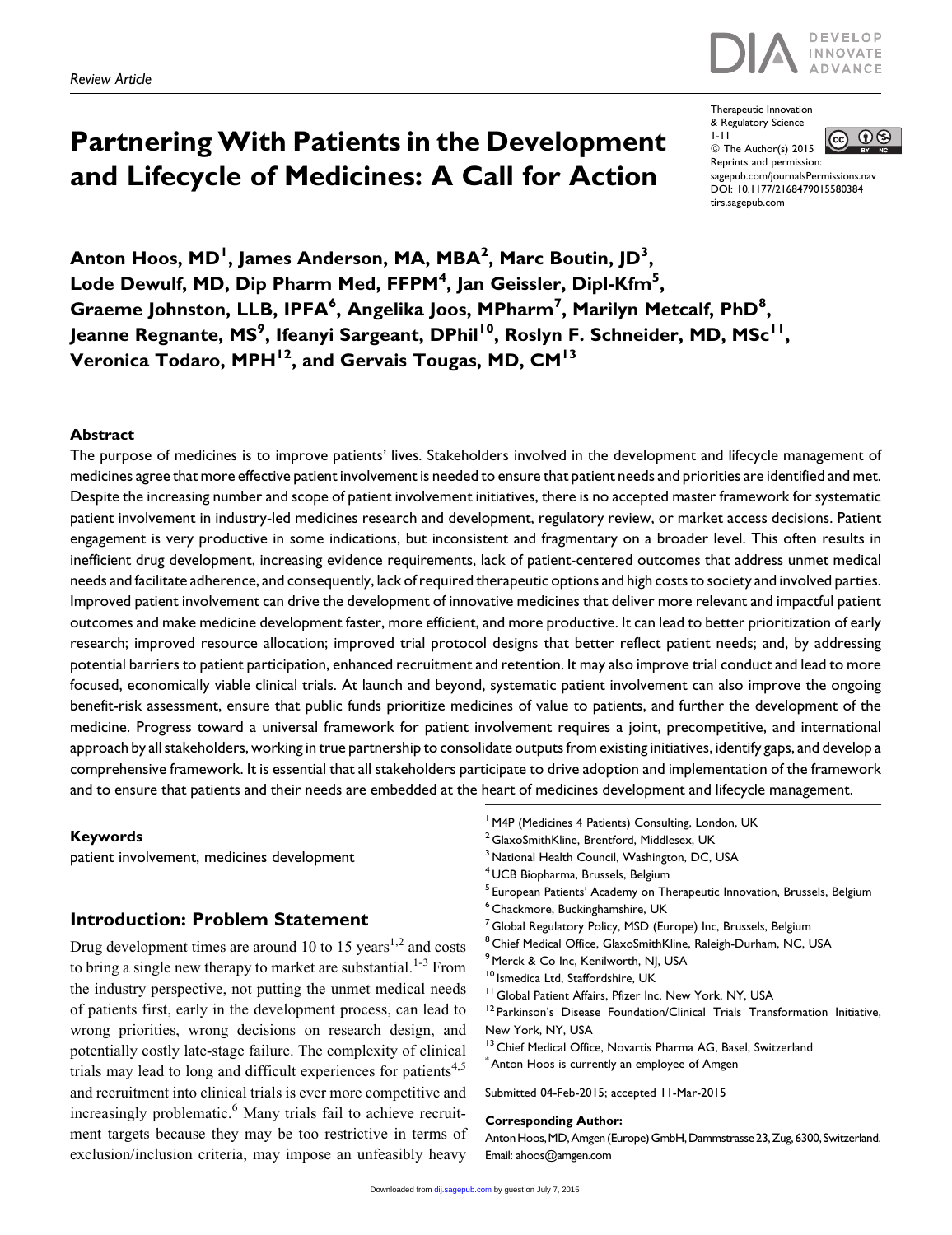burden of visits and tests on the participant, or may lack essential elements such as crossover or adaptive design, causing patients either not to enroll or to abandon a trial. Clinical or contract research organizations tasked with operational aspects of clinical trials are generally isolated from patients and patients' needs. Furthermore, trials may include comparator or placebo groups or outcome measures that may not adequately reflect patient priorities.<sup>7-9</sup>

In every industry, product development begins with a clear understanding of the needs of the end user and aims to provide solutions that meet that need: the same should be true for medicines development. Although the purpose of medicines is to improve patients' lives and to provide more effective health care, current patient involvement during medicines development and lifecycle management is fragmentary at best, and mostly confined to post-launch or late-stage clinical development. Without a clearly defined, timely, and methodological process, patient involvement will continue to be inconsistent and suboptimal.

Patients and biopharmaceutical companies should forge working collaborations that secure structured and integrated patient involvement at all phases of the medicines lifecycle. For this to happen in the real world, the value and benefits of patient involvement—and conversely, the consequences of failing to involve patients—need to be clear. This clarity, alongside evidence of the positive impact of patient involvement, will be a powerful driver for improvement.

# Hypothesis: Routine Involvement of Patients During the Development and Lifecycle of Medicines Will Lead to Better Outcomes

Patients and their representatives can give valuable insights over the entire medicines development pathway—from preclinical laboratory-based studies to launch, and beyond launch to ultimate withdrawal from the market—for as long as that medicine is available to patients. Examples are in research scoping, study designs, recruitment, safety monitoring, understanding, and dissemination of research results (including lay summaries for nonexperts) and in describing their experiences with the use of medicines in settings outside of clinical trials.

Medicines are developed to improve patients' lives and patients know best what makes a meaningful difference to them. Patients have a role to play alongside all other stakeholders in determining intended outcomes and priorities, acceptable uncertainty, as well as benefit/risk and value of a medicine. Their recommendations and conclusions may be different from those of regulators, payers, academic researchers, other health care professionals (HCPs), and industry,  $10$  making it even more important that these opinions are well understood by all those making decisions.

Improved patient involvement will inspire and drive the development of innovative medicines that deliver more relevant and impactful patient outcomes. Trials and protocols will be designed to better reflect patient requirements and conducted with greater consideration of patient circumstances, allowing more patients to participate and potentially benefit from these therapies while they are still being evaluated. It also means that medicines entering the market are better able to address the actual health needs of patients for whom there may be inadequate or no specific treatments available.

Improved patient involvement has the potential to make medicine development faster, more efficient, and more productive. It can facilitate improved coordination of the process, prevent duplication of effort and inefficient resource use, and inform the wider health policy decision-making process. Although only few studies have attempted to measure the impact of patient involvement, alongside anecdotal reports, there is evidence in the literature to support these claims.<sup>11-13</sup>

Serving patients requires a deep understanding of their medical condition, especially in terms of the challenges they face in everyday living, their goals, disease symptoms and side effects of therapies, and unmet needs in terms of therapy and quality of life. These insights can be gained only through direct and constructive interactions with patients. Once the needs are clearly understood, all stakeholders—including industry, regulators, patients, patient associations and advocacy groups, purchasers of medicines (including pharmacies and hospitals), HCPs including academic and community-based researchers, physicians and nurses, politicians and legal advisors, health technology assessment (HTA) agencies, and topic-related think-tanks—can work together to develop practical and implementable solutions and achieve more meaningful outcomes.

# A Common Understanding Starts With a Common Language

Selection of the term *patient involvement* rather than *patient* empowerment or patient engagement is deliberate and intentionally captures the central role that patients should play in medicines development and lifecycle management. Involvement reflects the need for patients to be active participants valued and valuable partners—whose input, advice, and guidance is sought and implemented throughout the process. Today, a lot of different terms are used, and often the same terms are used while being differently defined or intended. This adds to and maintains the confusion. Thus, a clear definition of what is meant by *patient* and *involvement*, along with identification of key stakeholders, is critical to achieve a common understanding. First, the definition of patient needs to be wide in order to capture all relevant populations who can provide valuable insights through different lenses (Box 1). It should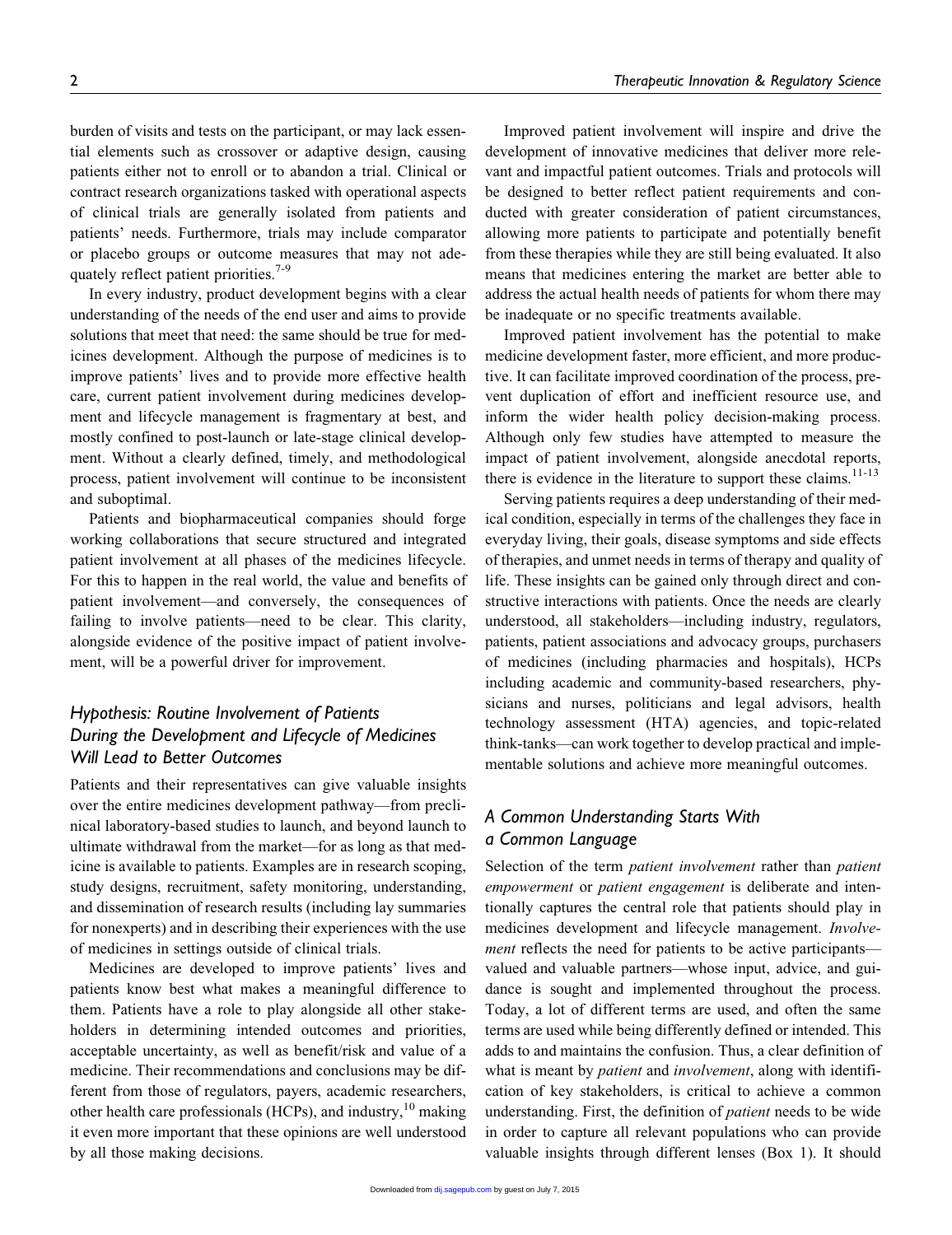## Box 1. Definition of patient.

- Those having or at risk of having the medical condition(s) whether or not they currently receive medicines or vaccines to prevent or treat a disease the traditional definition of a patient.
- The family and those caring for those with the medical condition(s)—all of these people are in fact living with the disease.

also be recognized that, as well as having keen insight and a different perspective, caregivers may sometimes be trying to lead 2 lives—their own and that dedicated to the patient. Second, involvement should not stop with consultation but should proactively embed patients and patient needs at the heart of the development and lifecycle of medicines. Patients' views and opinions should be clearly sought and valued as an integral and essential part of the process, with the development of strategies and practical tools that facilitate genuine patient involvement.

There is already a substantial and growing number of organizations and initiatives aiming to improve patient and public involvement. This is evidence of the increasing recognition of patient involvement as a shared priority, and many valuable contributions toward this common goal are being made. However, there is as yet no consistent approach or methodology. A master framework that identifies specific stages in the development and lifecycle of medicines for patient involvement, clearly defines the scale of this involvement, and is agreed on by all stakeholders is essential and currently lacking. Present initiatives are engaging patients in discrete sections of the medicines development pathway, and many of the elements and enablers for successful patient involvement already exist. The need now is to develop a master framework that unites these sections and closes gaps in the pathway, providing much-needed guidance for productive and consistent patient involvement.

## Enablers and Examples of Patient Involvement

## Health Literacy

Health literacy is defined as the degree to which individuals have the capacity to obtain, process, and understand basic health information and services needed to make appropriate health decisions, and it can affect people of all ages, races, incomes, and education. $14,15$  It is universally accepted that health literacy is a critical enabler to engage and involve patients in their health care and the health of those who they care for. There are many initiatives under way that are enabled

## Box 2. Examples of patient-focused materials.

- $\bullet$  Informed Consent: The Clinical Trials Transformation Initiative's (CTTI's) Informed Consent Project aims to create and pilot a more effective process, including appropriate materials, for ensuring research participants' understanding of critical informed consent elements, taking into account variability among research settings and participants (http://www.ctti-clinicaltrials.org/what-we-do/ study-start-up/informed-consent).
- $\bullet$  Return of Results: The Multi-Regional Clinical Trials Center (MRCT) at Harvard University Return of Results Initiative aims to develop standards and best practices in returning clinical trial results to study participants. The aim is to create a guidance document, including templates, and to address perceived barriers to widespread implementation (http://mrct.globalhealth.harvard.edu/ return-results).
- $\bullet$  Patient Information Guides and Leaflets: Patients are often presented with an overwhelming amount of information that is distributed in an uncoordinated and inconsistent manner. In response to this the FDA, the Engelberg Center for Health Care Reform, and other stakeholders have been developing a single, standardized Patient Medication Information (PMI) document which is now at the implementation stage ([http://www.brookings.](http://www.brookings.edu/events/2014/07/01-patient-medication-information-prescription-phrma-fda) [edu/events/2014/07/01-patient-medication-informa](http://www.brookings.edu/events/2014/07/01-patient-medication-information-prescription-phrma-fda) [tion-prescription-phrma-fda](http://www.brookings.edu/events/2014/07/01-patient-medication-information-prescription-phrma-fda)).

by health literacy concepts—which would better engage patients in medicines development—including provision of patient-focused materials at each stage of the medicines lifecycle. Examples include improvement of informed consent, return of results, and patient information guides or leaflets (Box 2).

# Expertise and Skills of Patient Advocacy Groups— Access to Information for Every Patient

The Internet and digital media resources enable patients to access almost unlimited information, to exchange experiences, and to form opinions. As a result, the individual knowledge of patients about their disease, related treatment options, and ongoing research has grown exponentially.<sup>16,17</sup> Portals such as [www.patientslikeme.com](http://www.patientslikeme.com) allow an exchange of disease and treatment experiences among patients and even offer tracking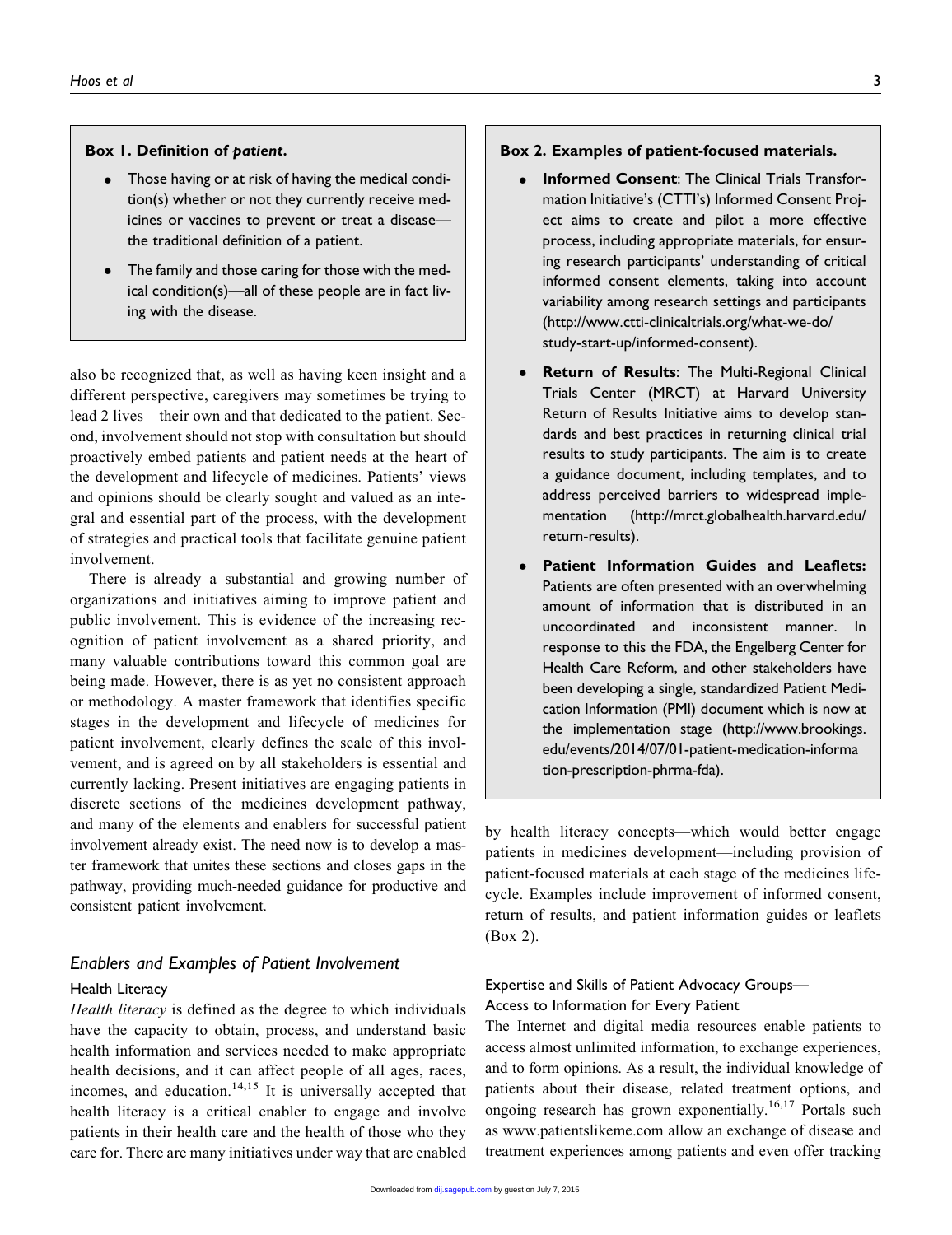opportunities of the individual's health parameters. Facebook, Internet forums, and other social media platforms are used by individuals and patient organizations to distribute information instantly.<sup>18</sup> Global networks of patient organizations have formed to collaborate with HCPs and, in some cases, industry and to provide up-to-date information to the patient community, independent of borders and languages. Industry also provides response to specific requests from patients through their medical information departments. The informed, empowered patient is becoming the norm.

# EUPATI—Enabling and Educating Patients to Give Meaningful Input Into Drug Development

Meaningful patient input into drug development and evaluation requires not just information but specific knowledge—all stakeholders are asked to contribute toward this goal. A good example is the European Patients' Academy on Therapeutic Innovation (EUPATI), a collaborative public-private partnership project of 30 organizations that is funded by the Innovative Medicines Initiative. It was formed to increase the number and capabilities of patients and related organizations to advise on drug development. The first ''class'' of 50 patients will ''graduate'' from the EUPATI Patient Experts Training Course in November 2015. The EUPATI will also develop an Internetbased toolbox for patient advocates and a public Internet library covering all aspects of preclinical development, clinical trials, regulatory affairs, pharmacovigilance, benefit-risk assessment, and HTA in lay language.<sup>19</sup>

# Clinical Trials Transformation Initiative—

## Enhancing Patient Involvement in Clinical Trials

The Clinical Trials Transformation Initiative (CTTI) was established by Duke University and the FDA as a public-private partnership in 2007 and brings together more than 70 organizations including academic research organizations, patient groups, industry, government, institutional review boards, and investigators. Its aim is to improve the clinical trials enterprise through identifying and promoting practices that will increase the quality and efficiency of clinical trials and, consequently, enable reliable and timely access to evidence-based prevention and treatment options. The CTTI's Patient Leadership Council (PLC), launched in January 2013, brought together 15 patient thought leaders representing a variety of organizations engaged in clinical trials across diverse indications. The PLC initiated the CTTI's Patient Groups and Clinical Trials project, which aims to formulate recommendations and tools that establish and support best practices for effective engagement between research sponsors and patient groups around clinical trials. The PLC also focused on delivery of presentations and events highlighting innovative programs and approaches by patient groups to overcome barriers in clinical trials. Following the success of partnership programs, PLC members have been integrated into the CTTI's Steering Committee (as of January 2015) and representatives of the patient community now have leadership responsibilities and representation equal to all other CTTI stakeholders. A key learning from the PLC has been that the patient community must be equal partners in every aspect of the clinical trial enterprise in order to improve the quality and efficiency of clinical trials.

#### PCORI—Facilitating Informed Health Decision Making

Patients have unique perspectives that can change and improve health care research by potentially enhancing relevance of outcomes to actual health decisions, driving more rapid uptake of research into practice, and improving the likelihood that patients will achieve the health outcomes they desire.<sup>20</sup> The Patient-Centered Outcomes Research Institute (PCORI) is a nonprofit, nongovernmental organization that aims to improve the quality and relevance of evidence available to help patients, caregivers, clinicians, employers, insurers, and policy makers make informed health decisions. The organization funds comparative clinical effectiveness research and supports work that will improve the methods used to conduct such studies.

Patients are increasingly well-organized and patient organizations offer many of the skills and capabilities needed for successful drug development both on a disease-specific level and for overarching topics. Their expertise and influence will lead to more significant patient involvement in the future on health policy, quality of care, the research agenda, and reimbursement decisions. The impact that patient organizations can have is well illustrated by advocacy groups focusing on a specific disease (Box 3), on a series of linked or similar diseases, or on universal health policy applicable to all diseases (Box 4). While CFF and PDF are disease specific, there has also been an emergence of competent and passionate patient organizations that cover whole ranges of conditions (Box 4).

Both in Europe and the US, multistakeholder patient advocacy organizations have accumulated a huge amount of knowledge, and their expertise and influence at the systems level will lead to further evolution.

## Patient & Public Involvement in Research

The principle of patient and public involvement has been embraced by many academic and governmental stakeholders with the intent to develop treatments that better meet people's needs. Educated patient input into research planning, clinical study design, conduct, interpretation, and dissemination is expected to lead to outcomes more relevant to patients and to higher health impact to the broader population of patients. Patient and public involvement has been implemented in Europe, the United States, Canada, and Australia. For example, in the UK, the National Institute for Health Research (NIHR) is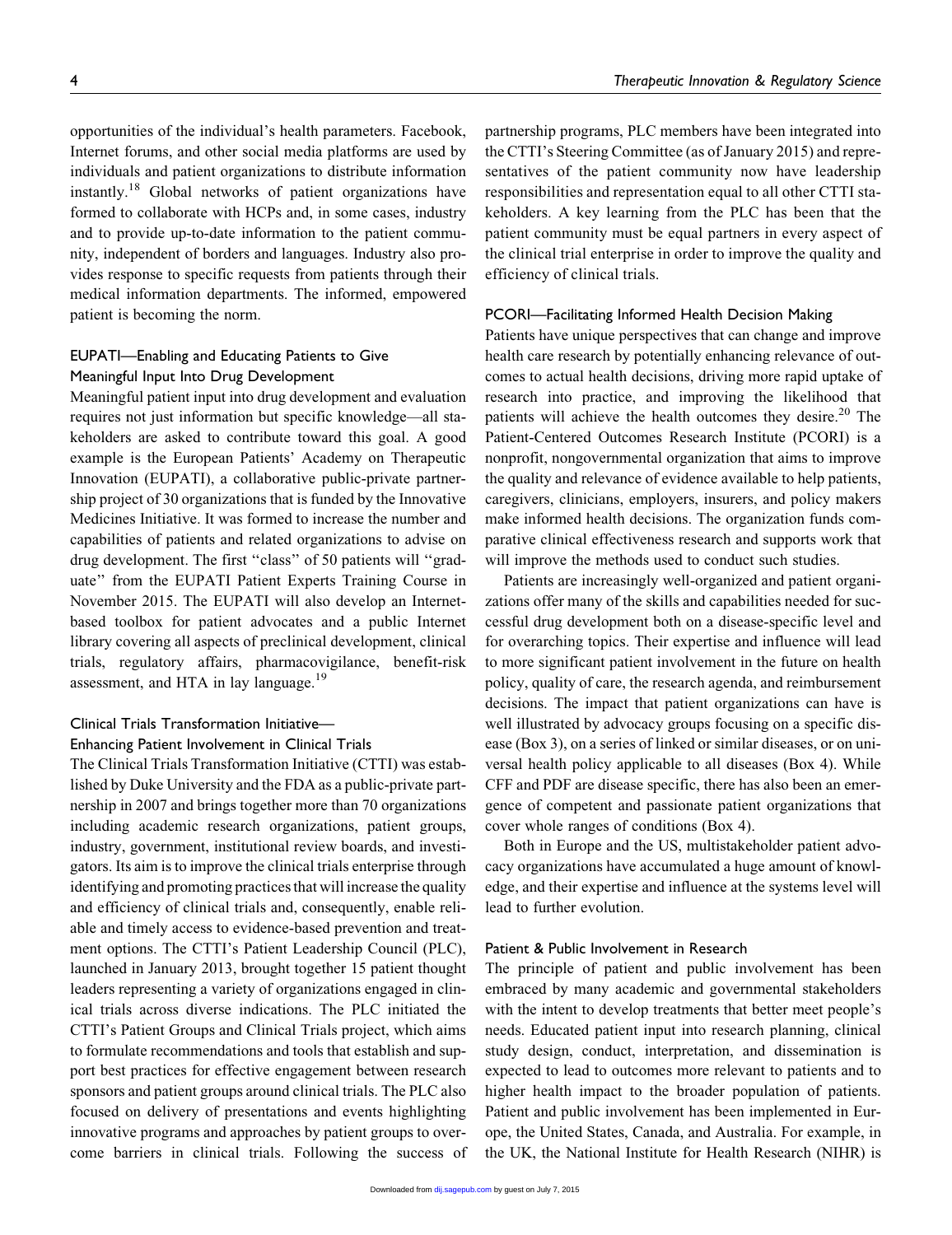# Box 3. Examples of disease-specific knowledge and influence of patient organizations.  $21,22$

- An early example of powerful patient involvement in gaining access to much needed therapies is HIV. In the 1980s HIV-infected patient advocacy groups caused a re-assessment of how much evidence is needed to gain access to potentially life-saving therapies; their tolerance for uncertainty and risk also led to a complete change of the licensing approach of promising medicines for people with HIV [21].
- Cystic Fibrosis Foundation (CFF) expertise and influence spans the entire life cycle of drug development and commercialization. Among others, they offer drug discovery and development collaboration capabilities, as well as a network for clinical research and care. In 2012, fundraising revenue amounted to US\$ 134 million while royalties amounted to US\$ 156 million. In addition, CFF's US\$ 75 million investment into Vertex' Kalydeco contributed to its approval in 2012 [22].
- $\bullet$  The Parkinson's Disease Foundation (PDF) Parkinson's Advocates in Research (PAIR) program which aims to drive development of better treatments at a faster pace by ensuring that people with Parkinson's and care partners are primary partners in research alongside scientists, industry and government. The cornerstone of the PAIR program is a national network of more than 200 Research Advocates who complete a Learning Institute, during which they are trained by leading experts from the field about the science of Parkinson's and the development of new treatments. Research Advocates serve as FDA patient advisors, are members of IRBs and Data Safety Monitoring Boards, advise investigators on study design and protocol and educate their peers about the importance of study participation.

part of the government's strategy, ''Best research for best health.'' The NIHR wants patients and the public to be involved in all stages of research and, together with its partners—the UK Clinical Research Collaboration and Involve—has put structures in place to achieve and facilitate this.<sup>23</sup> A US organization that is aiming at a multistakeholder approach to change the system is Faster-Cures.24 Their goal is ''to save lives by speeding up and improving the medical research system.'' They realize that meaningful patient involvement with all stakeholders is key to achieving this ambition.

# Box 4. Examples of overarching patient organizations and involvement.

- The European Patients Forum (EPF), the European Organisation for Rare Diseases (EURORDIS) and the European AIDS Treatment Group (EATG) have been active in promoting a patient-centred philosophy and agenda within EU institutions. In the US, the National Organization for Rare Disorders (NORD) is also driving greater patient involvement.
- $\bullet$  The US National Health Council (NHC) brings together all segments of the health community to provide a united voice for the more than 133 million people with chronic diseases and disabilities and their family caregivers (NHC).

# Regulators Inviting Patient Input

In both the US and Europe, a range of schemes to facilitate patient involvement in the regulatory process has been established. In the US, the Prescription Drug User Fee Act (PDUFA) aims to expedite the drug approval process and enhance patient involvement in drug development. The FDA's Patient Focused Drug Development initiative is a commitment under the current PDUFA V to obtain patients' input on specific disease areas as well as their conditions, impact on daily life, and available therapies. Examples of diseases explored so far include hemophilia, lung cancer, and HIV, and at least 20 public meetings will be held, each focused on a specific disease area.<sup>25</sup> The FDA has recently requested input from stakeholders on strategies to obtain the views of patients during the medical product development process and ways to consider patients' perspectives during regulatory discussions.<sup>26</sup>

Assessment of a product's benefits and risks involves analysis of the severity of the condition alongside available treatment options and is a critical aspect of the FDA's decision making as it establishes the context in which the regulatory decision is made. Based on the belief that a more systematic and comprehensive approach to obtaining the patient perspective on benefits and risk would improve the drug development and review process, the FDA has developed a structured framework for benefit-risk assessment in regulatory decision making for human drug and biologic products. PDUFA V also includes a commitment to implement this framework in the new drug approval process and a 5-year plan has been produced that describes the FDA's approach for its further development and implementation. $27$  The plan will be refined and updated throughout PDUFA V, which runs until 2017, incorporating stakeholder feedback.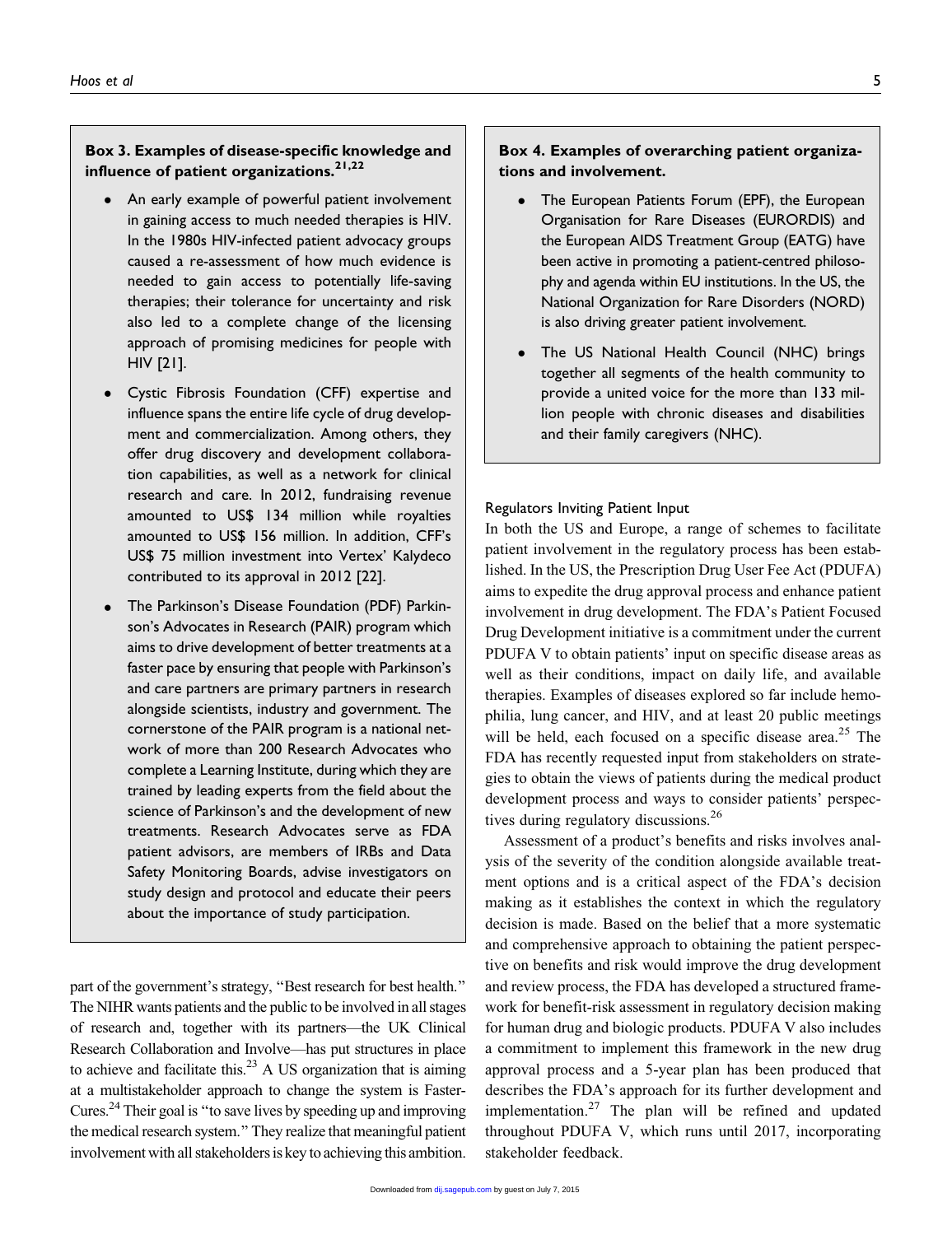

Figure 1. Growth of EMA interactions with patients and consumer organizations between 2007 and 2013. Reproduced with permission from European Medicines Agency.<sup>29</sup>

In Europe, the EMA also has multiple efforts ongoing to enhance patient involvement, including in many of its committees. In addition, the EMA's Patients' and Consumers' Working Party representatives are involved in many EU-wide initiatives including the European Network of Paediatric Research, the European Network of Centres for Pharmacoepidemiology and Pharmacovigilance, and the Pharmacoepidemiological Research on Outcomes of Therapeutics consortium.<sup>28</sup> As a consequence of these efforts, the EMA's interaction with patient and consumer organizations has shown substantial growth in recent years (Figure 1).

The EMA has also developed and published terms of reference for the involvement of patients in benefit-risk discussion and evaluation within its scientific committees, its working parties, and scientific advisory groups.<sup>30</sup> The guidance aims to ensure that involvement is consistent and efficient and provides advice on when patient involvement may be valuable, defines expectations from patient involvement in benefit/risk evaluation, and advises on appropriate processes for patient engagement and consultation. In September 2014, the EMA launched a pilot project to involve patients in the assessment of the benefits and risks of medicines in its Committee for Medicinal Products for Human Use (CHMP). Patients have been invited to present their views on medicines for which there is an unmet medical need and where the CHMP has concerns. Patients may also be invited to give their views in cases where the CHMP is considering whether to recommend the withdrawal, suspension, or revocation of a marketing authorization, or a restriction of indication of an authorized medicine.<sup>31</sup>

## HTA Bodies and Payer Organizations

Health technology assessment agencies in several countries have also focused on improving patient involvement and are asking patients to engage at the time of reimbursement

Table 1. Countries engaging with patients during reimbursement decisions for payer decision making.

| Australia            | <b>Pharmaceutical Benefits Advisory Committee</b>                                                           |
|----------------------|-------------------------------------------------------------------------------------------------------------|
| Canada               | Canadian Agency for Drugs and Technologies in<br>Health                                                     |
| England and<br>Wales | National Institute for Health and Care Excellence                                                           |
| France               | French National Authority for Health                                                                        |
| Germany              | Institute for Quality and Efficiency in Healthcare as<br>well as Joint Federal Committee                    |
| New Zealand          | Pharmaceutical Management Agency                                                                            |
| Scotland             | <b>Scottish Medicines Consortium</b>                                                                        |
| Sweden               | Dental and Pharmaceutical Benefits Agency                                                                   |
| The Netherlands      | National Health Care Institute (formerly College<br>voor zorgverzekeringen, Health Care Insurance<br>Board) |
| <b>United States</b> | Patient-Centered Outcomes Research Institute                                                                |
|                      |                                                                                                             |

decisions for payer decision making. Current examples are listed (Table 1), although wide variation is seen between agencies on how patient engagement is conducted and how much impact it has on decisions. In addition, the overarching organization, Health Technology Assessment International, which has members from 59 countries, has an Interest Sub-Group for Patient and Citizen Involvement in HTA (PCISG). The PCISG aims to promote and develop methodologies to incorporate patients' perspectives in HTAs, facilitate sharing of best practice in patient and citizen involvement in the HTA process, and provide support for countries with limited experience of patient and citizen engagement in HTA.<sup>32</sup>

#### Legislation

The FDA's Safety and Innovation Act, which reauthorized the PDUFA, incorporates legislation that aims to increase patient participation in medical product regulation. Section 1137 aims to gain patient views during the medical product development process and regulatory discussions, while section 907 evaluates the inclusion of demographic subgroups in clinical trials. $33,34$ The FDA has also developed guidance for industry on the collection of race and ethnicity data in clinical trials.<sup>35</sup> An FDA report reviewing the collection, analysis, and availability of demographic subgroup data for FDA-approved medical products concluded that current statutes, regulations, and policies provide a solid framework for product sponsors in their applications on the inclusion and analysis of demographic subgroups and that generally sponsors incorporate demographic profiles and subset analyses in their applications.<sup>36</sup> EMA Paediatric Regulation, $37$  which came into force in January 2007, has established patient representation at the Paediatric Committee. In addition, EMA legislation on pharmacovigilance, which came into effect in July 2012, saw the establishment of PRAC and a legal requirement for the engagement of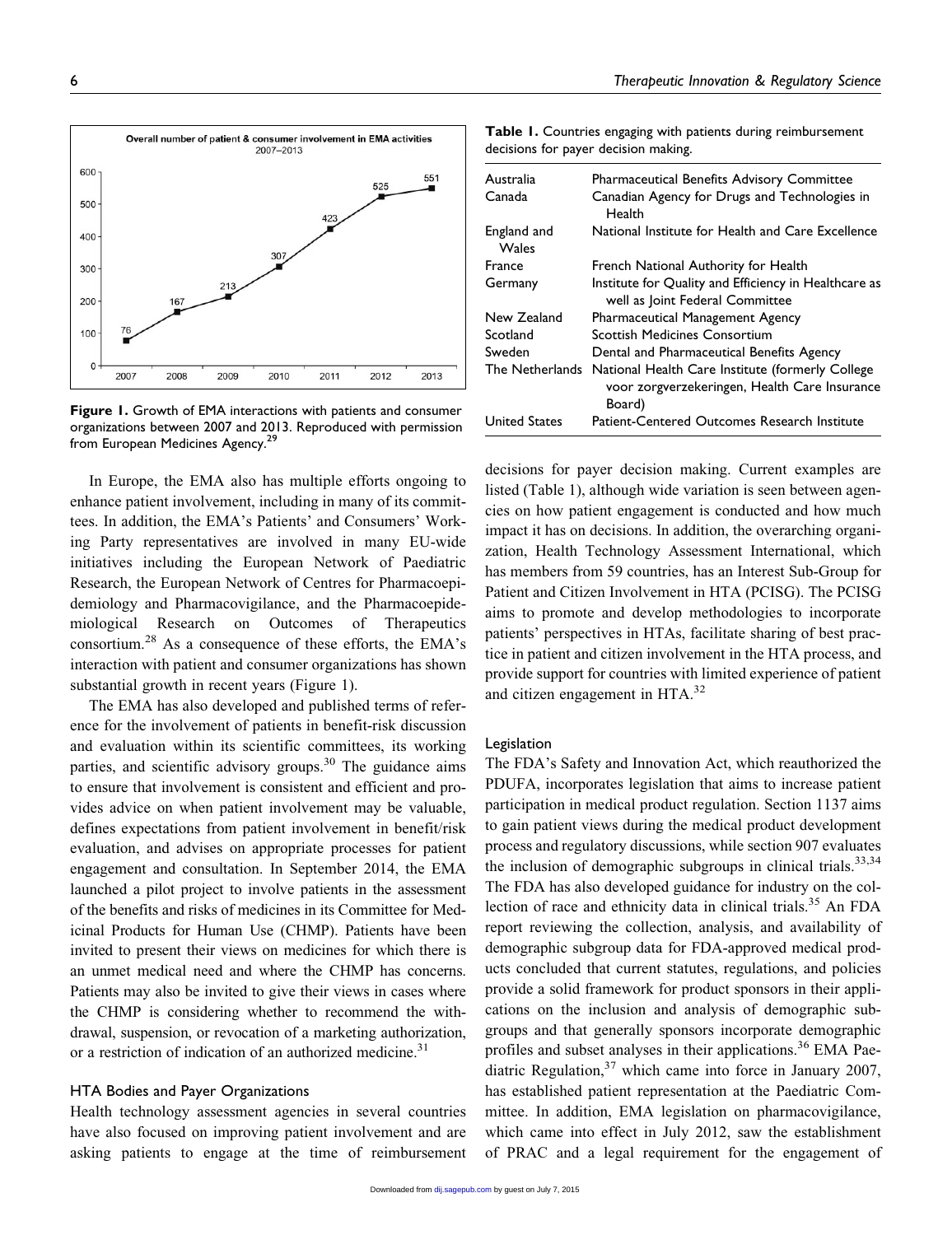| Education and training               | Educational needs of stakeholders,<br>including scientific literacy<br>Lack of a common understanding of<br>$\bullet$<br>what patient involvement entails<br>Need for training and guidance on<br>effective patient involvement    |
|--------------------------------------|------------------------------------------------------------------------------------------------------------------------------------------------------------------------------------------------------------------------------------|
| Communication                        | Need for effective communication<br>with appropriate phrasing that is<br>understood by all stakeholders and<br>that reflects the diversity of the patient<br>population<br>No agreed on and comprehensive<br>definition of patient |
| Perceptions and<br>cultural barriers | Perception that patient involvement is<br>driven primarily by regulatory<br>concerns                                                                                                                                               |
|                                      | Phenomenon of tokenism, where<br>patients are involved but their inputs<br>are not truly heard and acted upon<br>Perception of patient engagement as a<br>"soft" science                                                           |
|                                      | Perception of engagement with<br>patients as risky                                                                                                                                                                                 |
|                                      | Need for a cultural shift to accept the<br>importance of patient engagement<br>Need to establish an environment of<br>mutual trust and respect, openness,<br>and reciprocity                                                       |
| Evidence                             | Lack of robust evidence for the<br>benefits and value of patient<br>involvement                                                                                                                                                    |
| Structure, support,<br>and resources | Lack of a structured approach and<br>agreed on framework for patient<br>involvement                                                                                                                                                |
|                                      | Logistics and support required to<br>ensure wide patient representation<br>Availability of resources to develop<br>and implement patient involvement<br>initiatives                                                                |
| Legal and regulatory                 | Impact of legal and regulatory<br>restrictions on the industry's and<br>other stakeholders' communication<br>with patients                                                                                                         |

#### Table 2. Perceived risks and barriers to patient involvement.

patients and HCPs in the regulatory process, including direct consumer reporting of suspected adverse drug events.<sup>38</sup>

# Potential Barriers to Patient Involvement

A number of reports have highlighted key issues in the involvement of patients in the health care process, many of which have also been identified in the setting of patient involvement in medicines development. Examples of these perceived risks and barriers are given (Table 2).  $31,39-43$  Ongoing and planned patient involvement initiatives likely will identify additional barriers and seek solutions to overcome them.

# Box 5. Examples illustrating the need to balance medical outcome with the medical journey and individual aspirations.

- A father with diabetes and heart disease wants to follow his doctor's orders to reach his desired medical outcome to be in better health, but his journey to reach that outcome is difficult to manage. He is a bus driver and the prescribed medications make him drowsy. This man's aspiration is to make sure he can work to provide a better life for his children. It is only by prioritising this aspiration and altering the journey by finding a treatment that will allow him to keep working, that the patient can achieve the desired medical outcome.
- $\bullet$  A single mother with breast cancer who has a child diagnosed with autism and a parent with early signs of dementia struggles to keep her family together. Working part-time, she is emotionally underwater. Her life aspiration is unclear. She lives in a rural community eight hours away from an academic medical centre and relies on the local community health clinic and pharmacy chain for her care. Her journey to better health may involve social services to help her financially and to provide care for her parent. It is by identifying quality measures that matter to each unique patient that medical outcomes become achievable.

The above examples of initiatives that aim to secure patient input demonstrate the substantial headway that is already being made. However, the focus is too often on the expected medical outcome, but a patient's aspiration is the motivation to take the journey to get to the desired medical outcomes. From the patient perspective, the quality care trifecta includes not only the medical outcome but also the journey to reach that outcome and the individual's personal aspirations—all 3 must be in balance (Box 5). By engaging with patients to capture and incorporate their wants and needs into the lifecycle of medicines, industry will be more effective in developing and providing treatments that help people on their journey to better health.

# The Path to a Master Framework for Integrated and Systematic Patient Involvement

The ultimate goal is to ensure that medicines deliver more relevant and impactful patient outcomes by addressing unmet patient needs, and medicine development is faster, more efficient, and more productive through systematic patient involvement. This can be accomplished only through open dialogue on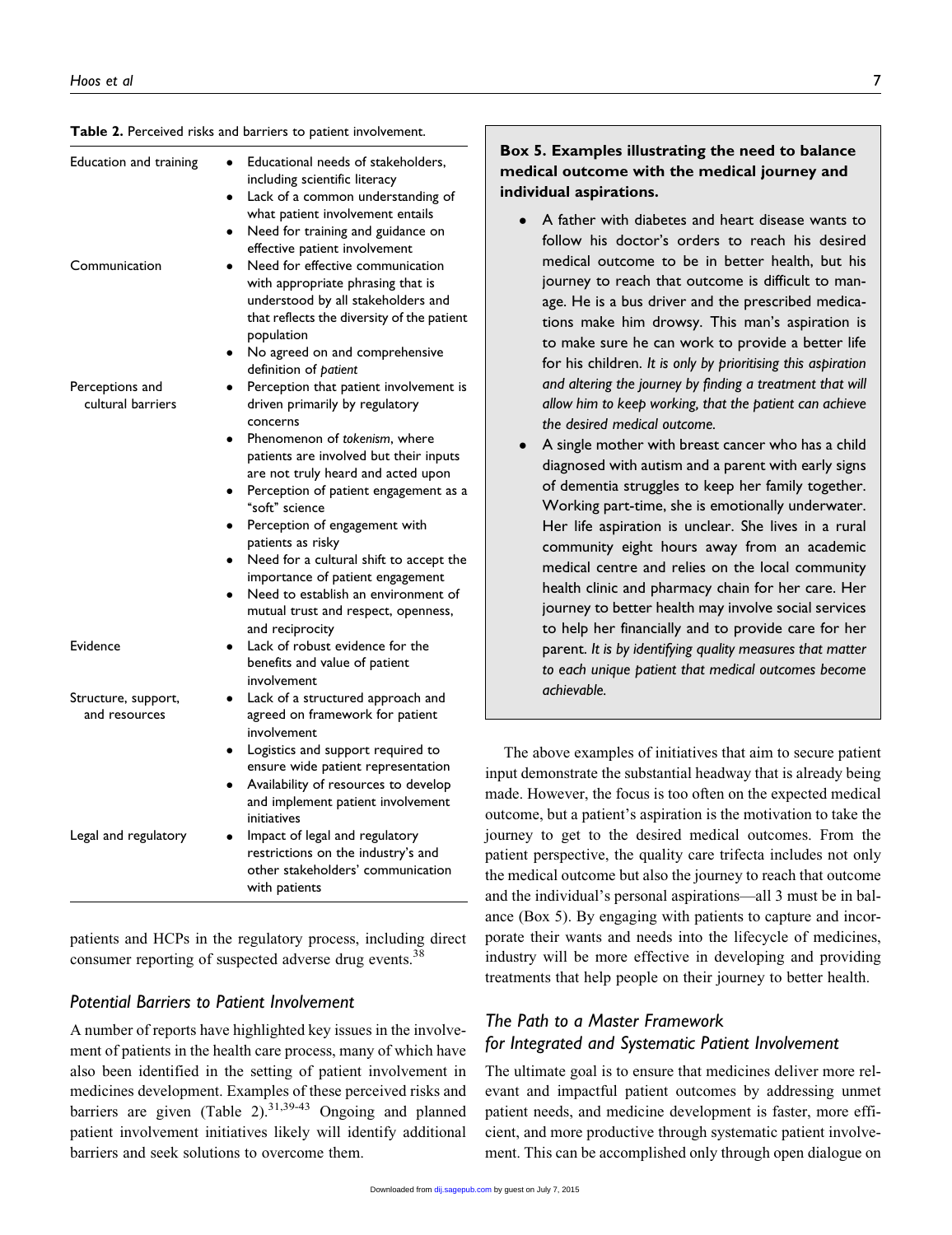

Figure 2. Patient engagement in the R&D process. Reproduced with permission from the National Health Council.<sup>44</sup>



Figure 3. Patient engagement in regulatory decision making. Reproduced with permission from the National Health Council.<sup>44</sup>

a peer-to-peer basis with patient representatives and when a rational, structured process for integrated patient involvement is developed and accepted by all stakeholders. Systemwide progress to achieve consistent patient involvement will require stakeholders to work together on a noncompetitive basis. The framework to deliver improved patient involvement will benefit all partners, thus fostering cooperation rather than competition. Development of the framework through equal noncompetitive contribution is essential to ensure that the framework is valid and accepted by all. Collaboration should be across borders and regardless of affiliation in order to establish uniform standards that promote full and meaningful patient involvement during the entire lifecycle of medicines. Many groups have considered opportunities for patient involvement during the development and registration of medicines, and a

good example from the US National Health Council is shown in Figures 2 and 3.

This work provides a sound basis for further refinement; a rational and synergistic approach would be to integrate existing successful initiatives to drive development of a master framework for patient engagement that covers the entire medicines pathway. Key steps toward this end would be to:

- $\bullet$  Map the medicine lifecycle and agree on essential and optimal time points for patient engagement (a good example from the CTTI is given in Figure 4)
- $\bullet$  Define goals of patient involvement at each time point/ period, specific activities and required outcomes, as well as resource and capability needs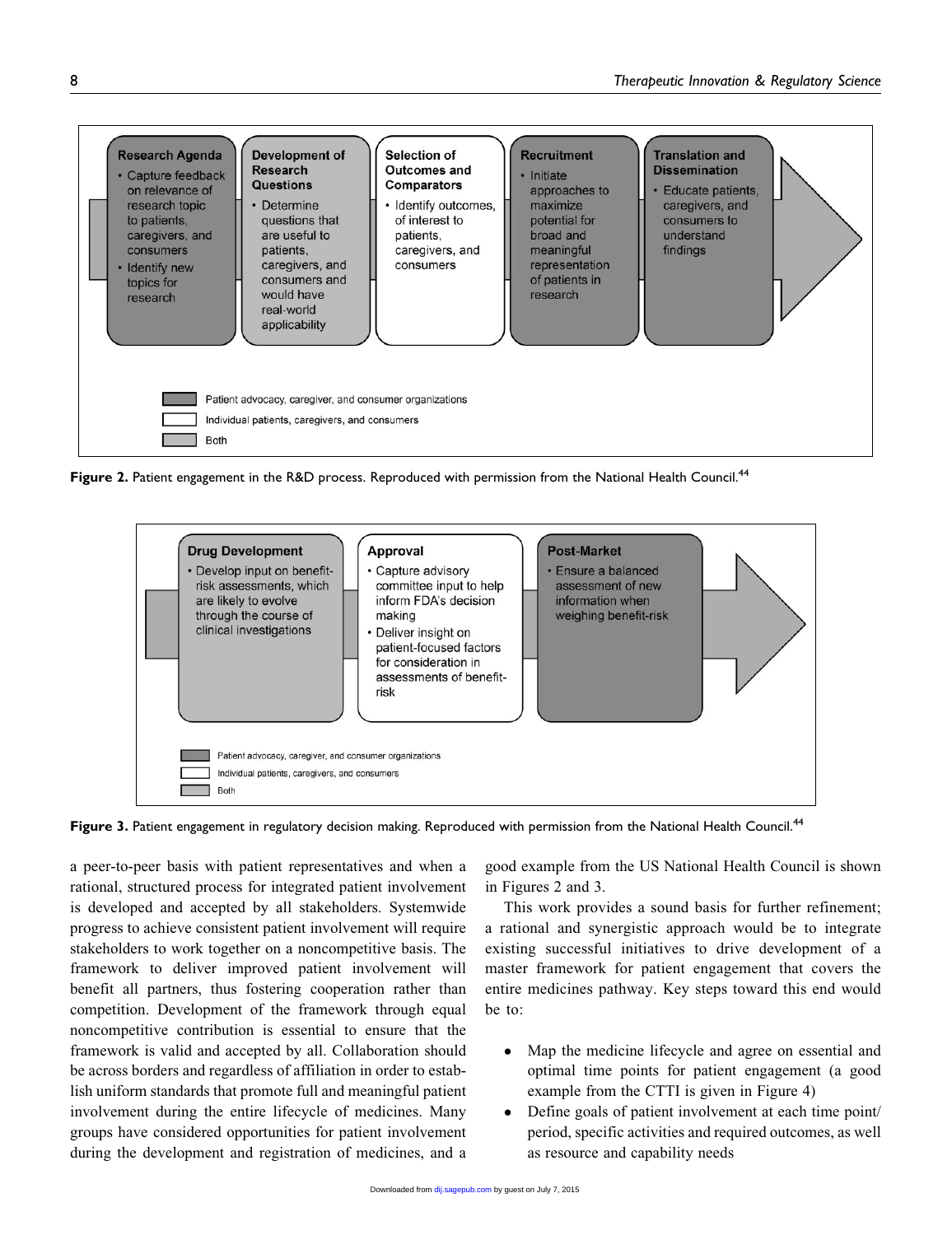

Figure 4. Patient roles in the clinical trials continuum. Adapted from Parkinson's Disease Foundation materials and developed by the Clinical Trials Transformation Initiative. Reproduced with permission from the Parkinson's Disease Foundation.

- $\bullet$  Outline methods of engagement as well as current regulations regarding interactions of patients with industry, academic, regulatory, and community groups, and identify potential challenges
- Map existing stakeholder initiatives to identify gaps, avoid duplication, and improve synergies
- $\bullet$  Develop, disseminate, and drive implementation of the master framework

# A Call to Action

Patients and society need more effective, needs-based, and targeted development of medicines and, once developed and proven to show added value, rapid access to therapies that meet their medical needs. Most stakeholders agree that more effective patient involvement is essential in order to better prioritize and drive rational, strategic medicines development and lifecycle management.<sup>45</sup> Despite currently fragmentary approaches, the plethora of schemes demonstrate widespread acceptance of the value of constructive collaboration. Development and validation of a master framework for systematic patient involvement in industry-led medicines research and development is the crucial next step to create better medicines and better health.

There are fundamental success criteria that will need to be met in order to successfully develop and establish a master framework. Framework development should be driven by a

multinational partnership with balanced representation of stakeholders working together in line with agreed on principles to ensure openness, inclusiveness, transparency, and credibility. The framework must be supported and endorsed by patient organizations across diverse areas of illness, health, and policy; the FDA, EMA, and other regulators; HTA bodies and payers globally; medical and other relevant professional organizations; and a critical mass of biopharmaceutical companies. We call all stakeholders in the medicine development chain to collaborate, actively share outputs from existing initiatives, and develop specific projects that will remove the current barriers, build professional capacity on patient involvement in industry and patient advocates through education and training, and fill existing gaps in order to make continuous patient involvement a reality. We are currently actively working toward forming an open network to develop such a framework and would urge stakeholders to contribute to and support its development and adoption. A collaborative inclusive approach and widespread implementation of the framework will help to ensure that patients and their needs are embedded at the heart of medicines development.

## Acknowledgments

The authors thank Diana Hughes (affiliated with Pfizer Inc, New York, at the time of manuscript preparation) for her valuable input in the planning of this article.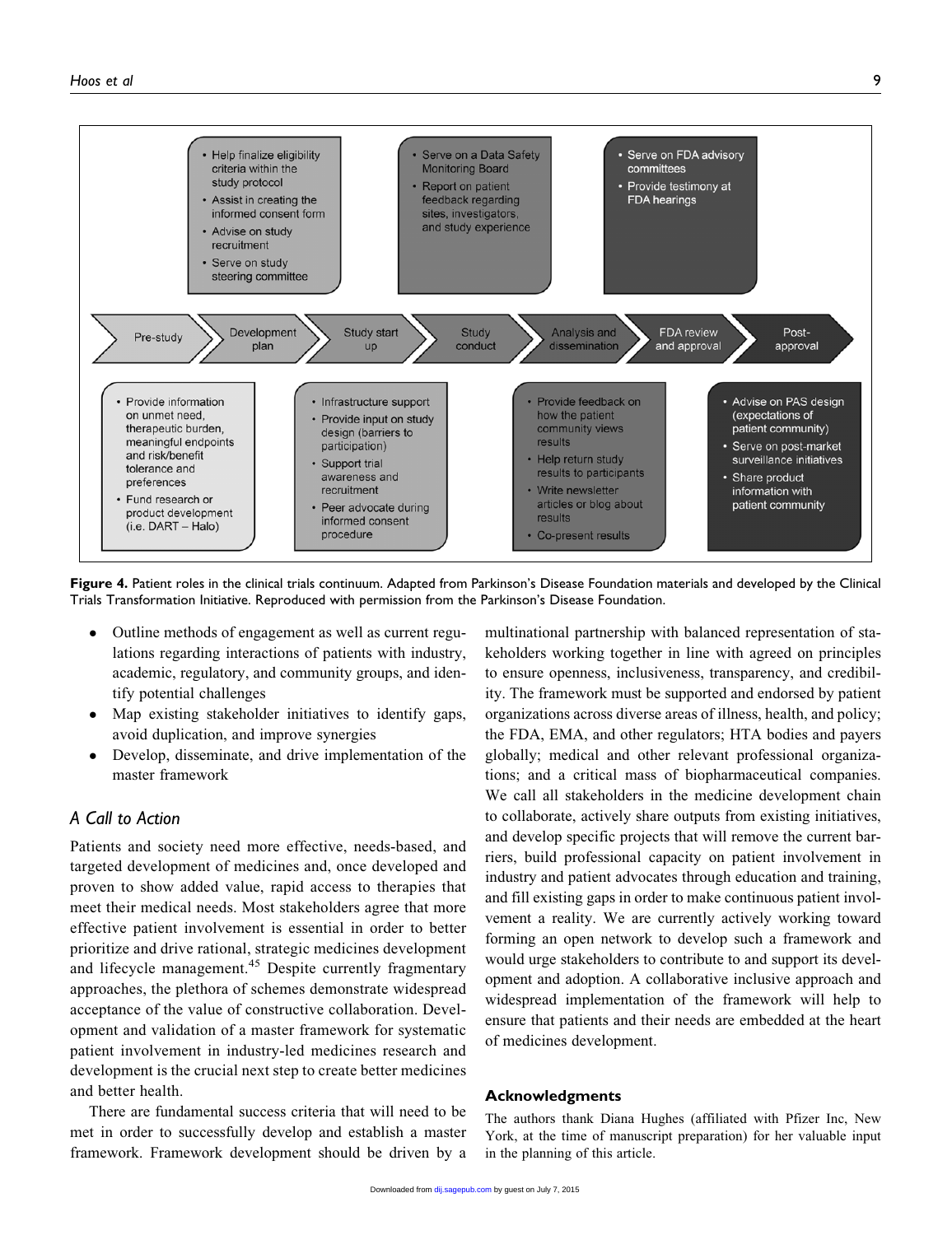## Declaration of Conflicting Interests

The author(s) declared the following potential conflicts of interest with respect to the research, authorship, and/or publication of this article. The following authors are employees of GlaxoSmithKline (J.A., M.M.); UCB Biopharma (L.D.); MSD (Europe) Inc (A.J.); Merck & Co, Inc (J.R.); Pfizer Inc (R.F.S.); and Novartis Pharma AG (G.T.). The opinions expressed in this article are those of the authors and do not necessarily reflect the views of their employers or organizations.

## Funding

The author(s) received no financial support for the research, authorship, and/or publication of this article.

## **References**

- 1. Pharmaceutical Research and Manufacturers of America. Biopharmaceutical research industry profile. [www.phrma.org/sites/](http://www.phrma.org/sites/default/files/pdf/PhRMA%20Profile%202013.pdf) [default/files/pdf/PhRMA](http://www.phrma.org/sites/default/files/pdf/PhRMA%20Profile%202013.pdf)%[20Profile](http://www.phrma.org/sites/default/files/pdf/PhRMA%20Profile%202013.pdf)%[202013.pdf](http://www.phrma.org/sites/default/files/pdf/PhRMA%20Profile%202013.pdf). Published July 2013. Accessed September 2014.
- 2. European Federation of Pharmaceutical Industries and Associations. Pricing of medicines. [www.efpia.eu/topics/industry-econ](http://www.efpia.eu/topics/industry-economy/pricing-of-medicines)[omy/pricing-of-medicines](http://www.efpia.eu/topics/industry-economy/pricing-of-medicines). Published 2014. Accessed December 2014.
- 3. Paul SM, Mytelka DS, Dunwiddie CT, et al. How to improve R&D productivity: the pharmaceutical industry's grand challenge. Nat Rev Drug Discov. 2010;9:203-214.
- 4. Luce BR, Kramer JM, Goodman SN, et al. Rethinking randomized clinical trials for comparative effectiveness research: the need for transformational change. Ann Intern Med. 2009;151: 206-209.
- 5. Djulbegovic B, Hozo I, Ioannidis JP. Improving the drug development process: more not less randomized trials. JAMA. 2014;311: 355-356.
- 6. Fletcher B, Gheorghe A, Moore D, Wilson S, Damery S. Improving the recruitment activity of clinicians in randomised controlled trials: a systematic review. BMJ Open. 2012;2:e000496.
- 7. Petit-Zeman S. Why patients and clinicians should set priorities for cardiac researchers. Br J Card Nurs. 2012;7:95-97.
- 8. Stewart R, Oliver S. A Systematic Map of Studies of Patients' and Clinicians' Research Priorities. Oxford, UK: James Lind Alliance; 2008.
- 9. Mann H, Djulbegovic B. Comparator bias: why comparisons must address genuine uncertainties. In: JLL Bulletin 2012: Commentaries on the History of Treatment Evaluation. [www.jameslindli](http://www.jameslindlibrary.org)[brary.org](http://www.jameslindlibrary.org). Accessed September 2014.
- 10. Franson TR, Peay H. Benefit-risk assessments in rare disorders: the case for therapeutic development in Duchenne muscular dystrophy as the prototype for new approaches. [www.phrma.org/cat](http://www.phrma.org/catalyst/understanding-patient-perspective-critical-in-benefit-risk-assessment)[alyst/understanding-patient-perspective-critical-in-benefit-risk](http://www.phrma.org/catalyst/understanding-patient-perspective-critical-in-benefit-risk-assessment)[assessment.](http://www.phrma.org/catalyst/understanding-patient-perspective-critical-in-benefit-risk-assessment) Accessed September 2014.
- 11. Barber R, Beresford P, Boote J, Cooper C, Faulkner A. Evaluating the impact of public involvement on research: a prospective case study. Int J Consum Stud. 2011;35:609-615.
- 12. Staley K. Exploring Impact: Public Involvement in NHS, Public Health and Social Care Research. Eastleigh, UK: INVOLVE; 2009.
- 13. van Thiel G, Stolk P. Priority medicines for Europe and the world. A public health approach to innovation. Update 2013. Update on 2004 background paper, BP 8.5 patient and citizen involvement. [www.who.int/medicines/areas/priority](http://www.who.int/medicines/areas/priority…/BP8_5Stakeholder.pdf) ... [/BP8\\_5Stakeholder.pdf](http://www.who.int/medicines/areas/priority…/BP8_5Stakeholder.pdf). Accessed October 2014.
- 14. Department of Health and Human Services. Quick guide to health literacy fact sheet. Health literacy basics. [http://health.gov/com](http://health.gov/communication/literacy/quickguide/factsbasic.htm)[munication/literacy/quickguide/factsbasic.htm.](http://health.gov/communication/literacy/quickguide/factsbasic.htm) Accessed December 2014.
- 15. Institute of Medicine. Roundtable on health literacy. [http://www.](http://www.iom.edu/Activities/PublicHealth/HealthLiteracy.aspx) [iom.edu/Activities/PublicHealth/HealthLiteracy.aspx.](http://www.iom.edu/Activities/PublicHealth/HealthLiteracy.aspx) Accessed December 2014.
- 16. Hale TM, Pathipati AS, Zan S, Jethwani K. Representation of health conditions on Facebook: content analysis and evaluation of user engagement. J Med Internet Res. 2014;16:e182.
- 17. Greene JA, Choudhry NK, Kilabuk E, et al. Online social networking by patients with diabetes: a qualitative evaluation of communication with Facebook. J Gen Intern Med. 2011;26: 287-292.
- 18. Rozenblum R, Bates DW. Patient-centred healthcare, social media and the Internet: the perfect storm? BMJ Qual Saf. 2013; 22:183-186.
- 19. European Patients' Academy on Therapeutic Innovation. [www.](http://www.patientsacademy.eu) [patientsacademy.eu.](http://www.patientsacademy.eu) Accessed September 2014.
- 20. Frank L, Basch E, Selby JV; Patient-Centered Outcomes Research Institute. The PCORI perspective on patient-centered outcomes research. JAMA. 2014;312:1513-1514.
- 21. Manganiello M, Anderson M. Back to basics: HIV/AIDS advocacy as a model for catalyzing change. [forces4quality.org/node/](http://forces4quality.org/node/6968) [6968](http://forces4quality.org/node/6968). Accessed September 2014.
- 22. Cystic Fibrosis Foundation. Annual report 2012. [www.cff.org](http://www.cff.org). Accessed September 2014.
- 23. Thornton H. Patient and public involvement in clinical trials. BMJ. 2008;336:903-904.
- 24. FasterCures. [www.fastercures.org/](http://www.fastercures.org/). Accessed September 2014.
- 25. Prescription Drug User Fee Act, 21 USC, 1992.
- 26. Food and Drug Administration activities for patient participation in medical product discussions; establishment of a docket; request for comments. Fed Regist. 2014;79(213):65410-65411.
- 27. Food and Drug Administration. Enhancing benefit-risk assessment in regulatory decision-making. [http://www.fda.gov/ForIndustry/](http://www.fda.gov/ForIndustry/UserFees/PrescriptionDrugUserFee/ucm326192.htm) [UserFees/PrescriptionDrugUserFee/ucm326192.htm](http://www.fda.gov/ForIndustry/UserFees/PrescriptionDrugUserFee/ucm326192.htm). Accessed December 2014.
- 28. Bere N. Overview of EMA's interaction with patients and consumers organisations (2013). [www.ema.europa.eu.](http://www.ema.europa.eu) Accessed September 2014.
- 29. European Medicines Agency. Annual report on European Medicines Agency's interaction with patients, consumers, healthcare professionals and their organisations (2013). [www.ema.europa.](http://www.ema.europa.eu) [eu.](http://www.ema.europa.eu) Published 2015.
- 30. European Medicines Agency. Incorporating patients' views during evaluation of benefit-risk by the EMA Scientific Committees.